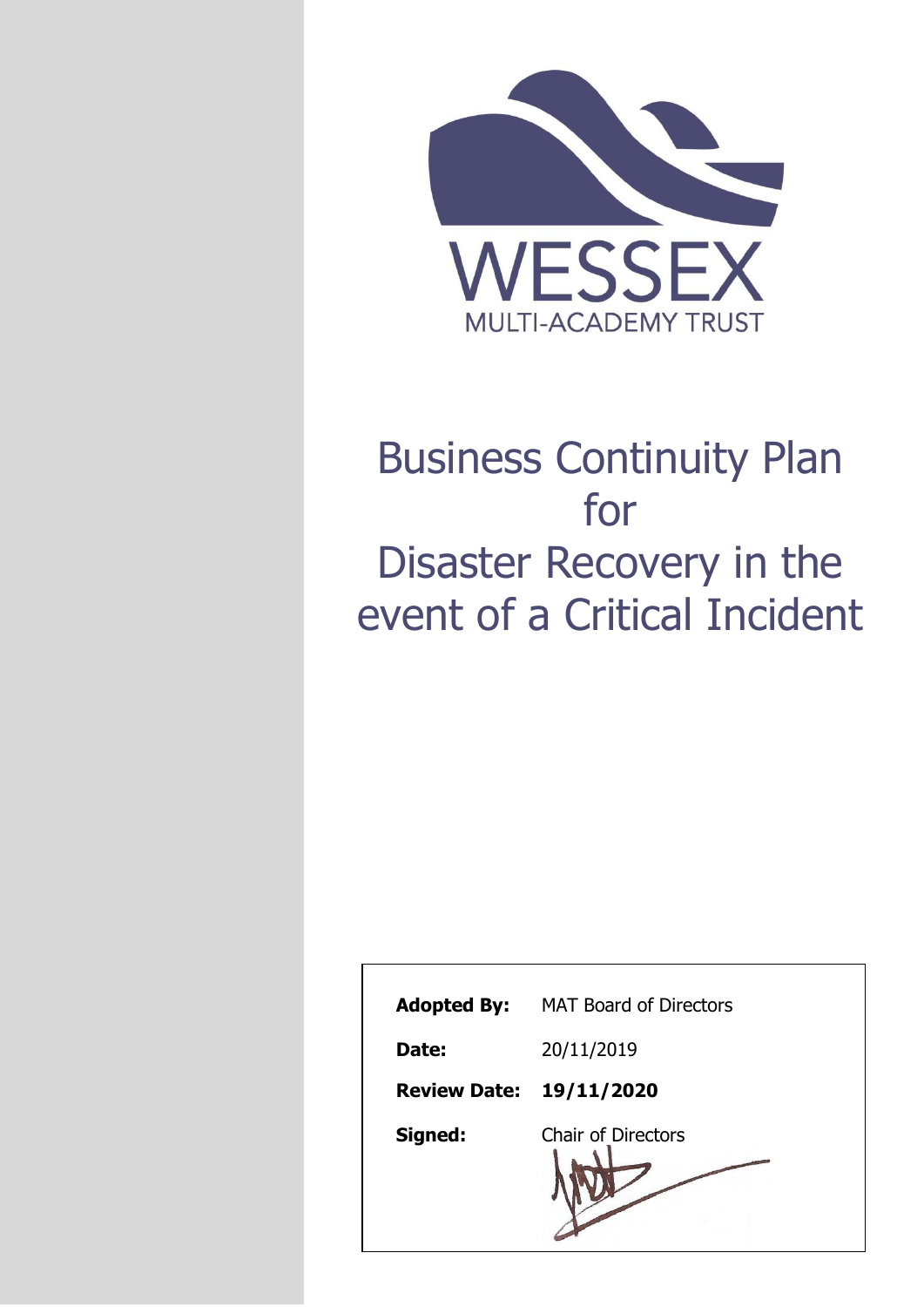# **Table of Contents**

<span id="page-1-0"></span>

| 1.0                                                                        |  |
|----------------------------------------------------------------------------|--|
| <b>Definitions</b><br>2.0                                                  |  |
| 3.0                                                                        |  |
| 3.1                                                                        |  |
| 3.2                                                                        |  |
| 3.3                                                                        |  |
| 4.0                                                                        |  |
| 5.0                                                                        |  |
| 5.1                                                                        |  |
| 5.2                                                                        |  |
| Staff<br>5.3                                                               |  |
| 6.0                                                                        |  |
| 6.1                                                                        |  |
| 6.2                                                                        |  |
| 6.3                                                                        |  |
| 6.4                                                                        |  |
| Business Recovery in the Event of a Loss of Buildings or site Space<br>7.0 |  |
| 7.1                                                                        |  |
| 7.2<br>Insurance.                                                          |  |
| 7.3<br>Replacement Site Facilities                                         |  |
| 8.0                                                                        |  |
| 9.0                                                                        |  |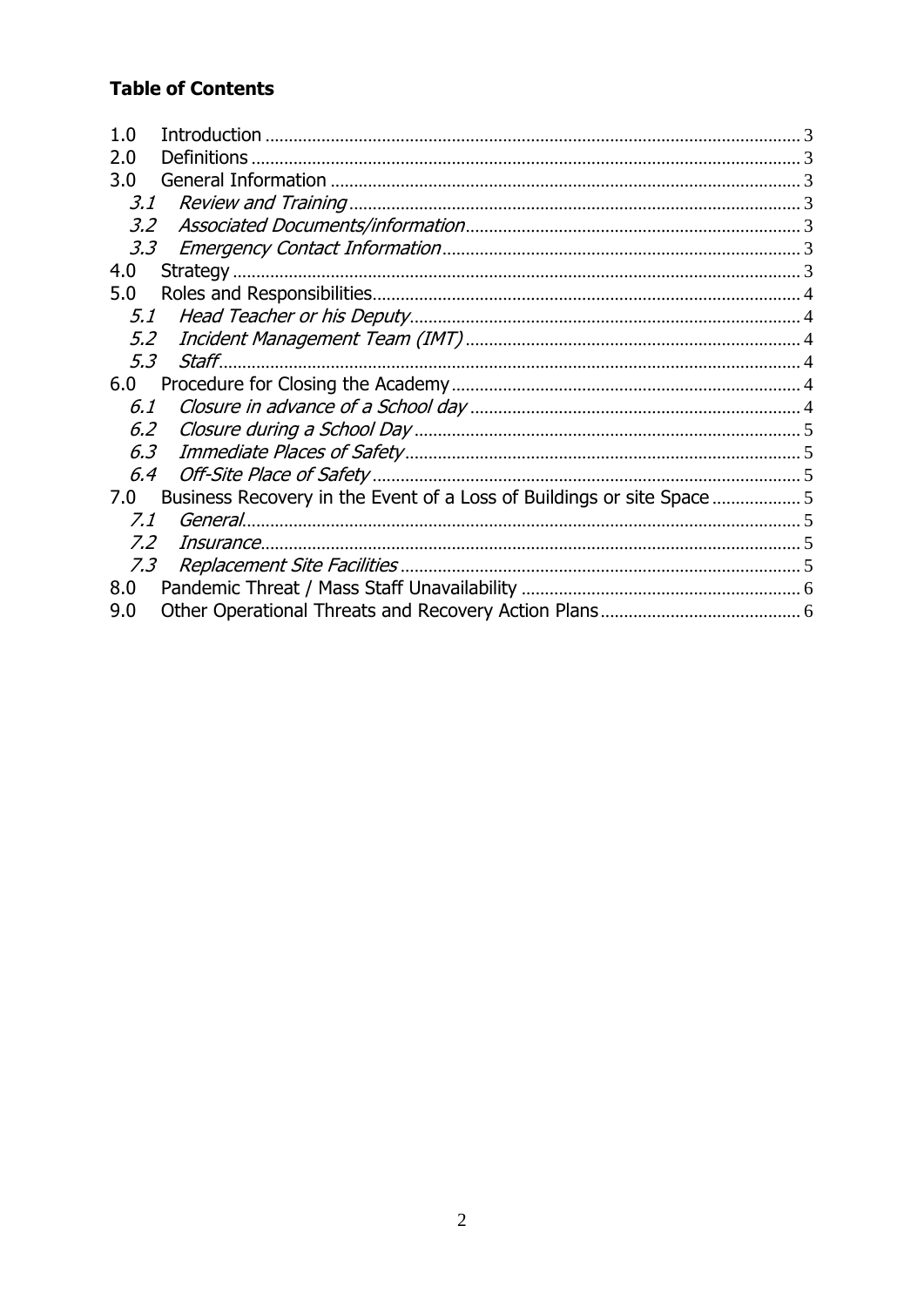## **1.0 Introduction**

The Wessex Multi-Academy Trust Business Continuity Plan (BCP) has been written for those who will be involved in re-establishing the operational delivery of services following a major incident for the Trust or any of its academies. It should be read in conjunction with:

- Each individual Academy's fire evacuation plan (the operation of which does not necessarily activate the BCP).
- Each individual Academy's School Emergency Plan

## <span id="page-2-0"></span>**2.0 Definitions**

An emergency is any event which causes, or has the potential to cause injury, loss of life, damage to property or significant business disruption.

#### **A disaster is the escalation of an emergency to the point where normal conditions are not expected to be recovered for at least 24 hours.**

#### <span id="page-2-1"></span>**3.0 General Information**

#### <span id="page-2-2"></span>**3.1 Review and Training**

This document should be reviewed annually by the MAT Executive Team and at least every three years by the Trust Board.

#### <span id="page-2-3"></span>**3.2 Associated Documents/information**

Associated Documents include:

- Academy Fire Evacuation Plans
- Academy Fire risk assessments
- Academy School Emergency Plan (Includes Business Continuity Strategy)

#### <span id="page-2-4"></span>**3.3 Emergency Contact Information**

An emergency information pack is kept at reception of all Trust academies and includes copies of this document.

Access to staff and student data (those on roll) with home phone numbers can be accessed on-line from SIMS.

#### <span id="page-2-5"></span>**4.0 Strategy**

If a disaster is declared by the Head Teacher or their deputy of a MAT academy or by the CEO of the Trust, the Trust's Business Continuity Plan will be activated.

Call 999 for Emergency Services.

Staff communication will be via email and the website if this is operable, or by use of the staff telephone lists if not. The parent communication software can also be utilised for mass message distribution.

The following organisations **may** need to be advised of the implementation of the Business Continuity Plan as soon as possible:

- Local Authority Emergency Planning Service 07623 544346
- Property Management(DCC) 01305 225271 • Press – Dorset Echo 01305 269801
- Press Wessex FM  $01305 250333$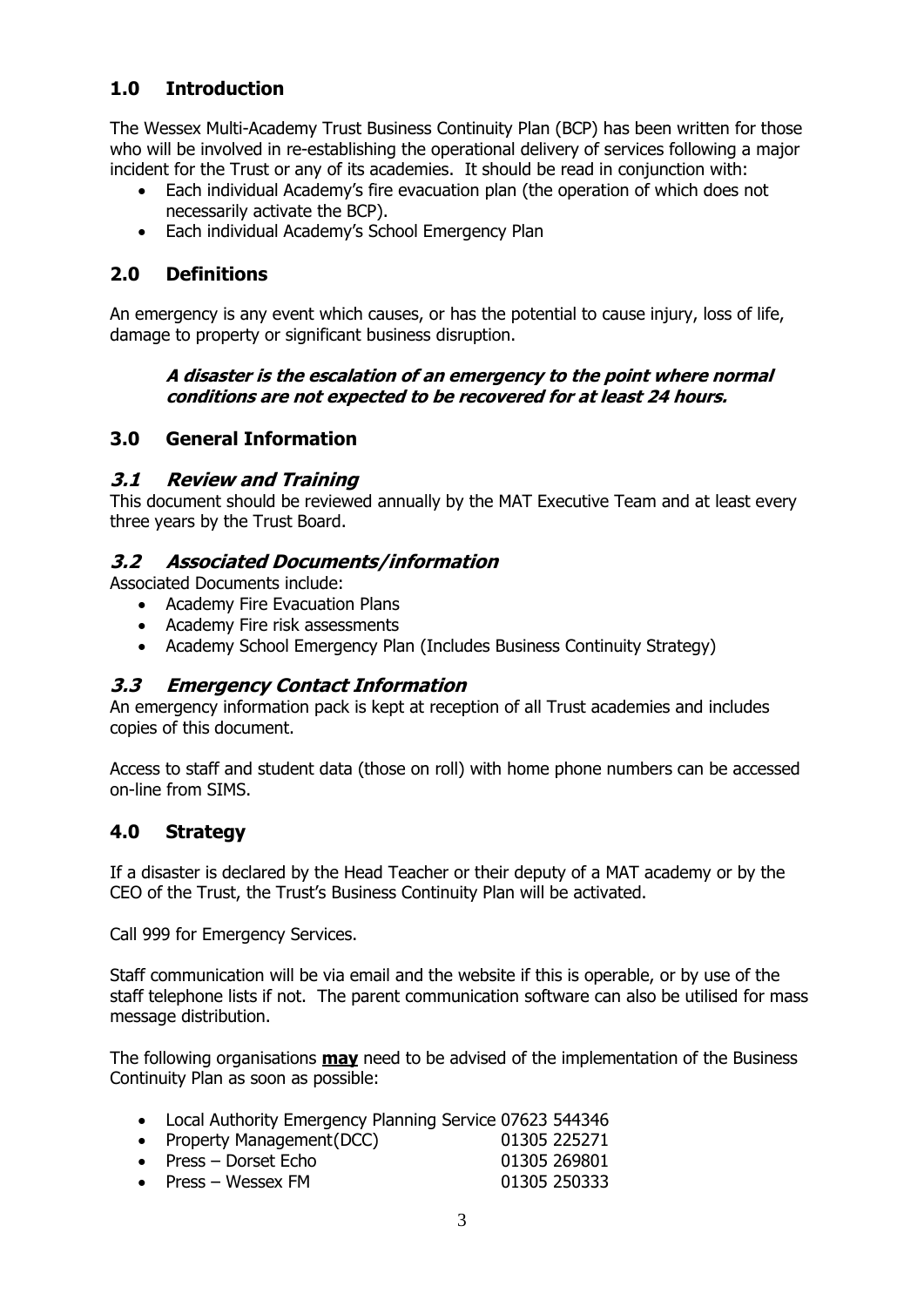- Health and Safety Advisors, DCC 01305 224092
- Health and Safety Executive (HSE) 0845 300 9923
- Insurance Advisors 01252 387043
- Local Police 101

• Local Fire Service 01305 753166

# <span id="page-3-0"></span>**5.0 Roles and Responsibilities**

## <span id="page-3-1"></span>**5.1 CEO, Head Teacher or Deputy**

The Head Teacher is responsible for the implementation and co-ordination of the BCP at academy level, including:

 Co-ordination of status reports/communication for the benefit of all audiences (including staff, students, parents, LA, Academies Team at DFE, press)

The CEO is responsible for the implementation and co-ordination of the BCP at Trust level, including:

- Co-ordination of status reports/communication for the benefit of all audiences (including Trust Board, staff, students, parents, LA, Academies Team at DfE, press)
- Maintaining the BCP in an up-to-date format by delegating responsibility to the Clerk, the Business and Finance Manager and the Health & Safety Officer for updates.

## <span id="page-3-2"></span>**5.2 Incident Management Team (IMT)**

At academy level, the IMT will be lead by the Head teacher and will include all Assistant and Deputy Heads, the CEO of the Trust, the Business and Finance Manager and the Clerk. At Trust level, the IMT will be lead by the CEO and will include all academy Headteachers, the Business and Finance Manager and the Clerk. Additional members of the team will be recruited to match the specific needs of the incident.

The IMT is responsible for acting under the direction of the CEO, the Head teacher or Deputy, depending on the level of incident and/or availability of staff, to restore normal conditions as soon as possible.

The IMT would require a central location to coordinate and manage an incident. Such a facility will be prepared with telephone communications and IT. This control room would be off limits to all except the IMT. The CEO/Headteacher's office and main reception office would be used unless that area was directly affected by the major incident, requiring an alternative area with similar facilities to be used.

## <span id="page-3-3"></span>**5.3 Staff**

Staff are required to co-operate with the IMT in support of the BCP.

In the event that staff are sent home, they should remain available during normal working hours to assist with necessary tasks.

#### <span id="page-3-4"></span>**6.0 Procedure for Closing an Academy**

#### <span id="page-3-5"></span>**6.1 Closure in advance of a School day**

The school can be closed in advance of a normal school day using the following system:

- 1. Closure authorised by the Head Teacher or Deputy
- 2. Notification of a school closure using the Local Authority On-line website actioned by the Senior Administrator or the Health & Safety Officer in the main office.
- 3. Recording the closure on the home page of the school website actioned by the Senior Administrator/Website Manager.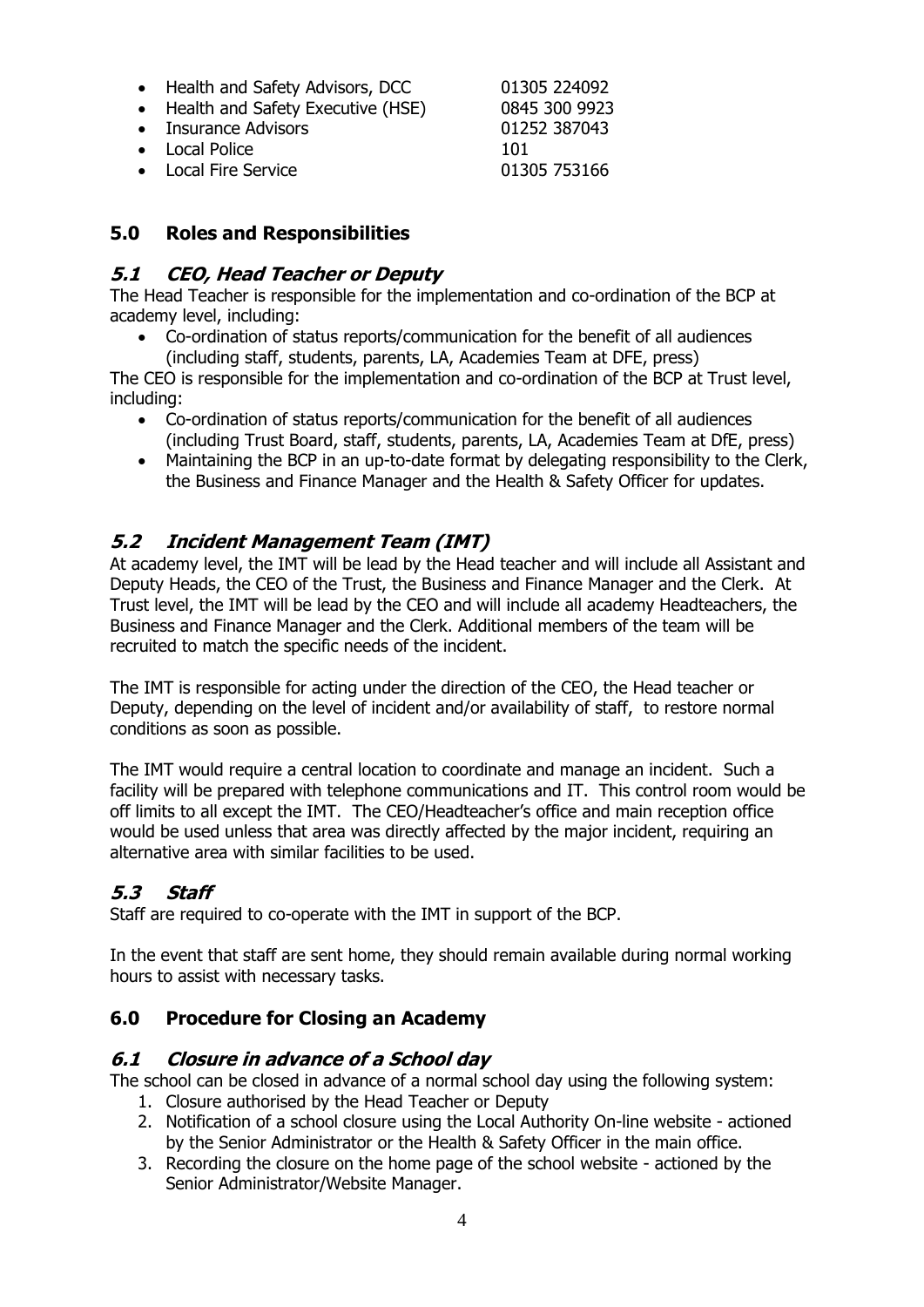4. Sending out text messages via the parent communication software to all parents – actioned by the staff member responsible for parental communication.

## <span id="page-4-0"></span>**6.2 Closure during a School Day**

It is never a preferred option to close during a school day but it can be done using the following procedures:

- 1. Closure authorised by the Head teacher or Deputy on the basis that students with parental authorisation may make their way home by themselves. Students will continue to be supervised by staff until parents authorise them to leave or they are collected.
	- a. Parental authorisation can be provided by text message or email from a parental phone number or email address directly to the student's phone and seen (and recorded) by a member of staff
	- b. Consider use of Places of Safety (as described below).
- 2. Notification of the school closure using the website actioned by the staff member responsible for the website.
- 3. Sending out text messages to all parents via the parent communication software actioned by the staff member responsible for parental communication.

## <span id="page-4-1"></span>**6.3 Immediate Places of Safety**

In the event of a major incident on site requiring the academy to be closed, students will assemble at the primary assembly points, i.e. as in fire drill. If these are not useable staff will escort students to:

Thomas Hardye School - Dorchester Middle School grounds.

Bere Regis Primary and Pre-School – Top playground

Damers First School – Multi Use Games Area (MUGA)

St Osmund's CofE Middle School – Multi use Games Area (MUGA)

## <span id="page-4-2"></span>**6.4 Off-Site Place of Safety**

If it becomes necessary to evacuate the site completely, students will be escorted:

Thomas Hardye School - into the grounds of Dorchester Middle School

Bere Regis Primary and Pre-School – Parish fields adjacent to school

Damers First School – The Great Field, Poundbury (TBC)

St Osmund's CofE Middle School – The playing fields

from where they can be collected or from where they can be released to make their own way home.

# <span id="page-4-3"></span>**7.0 Business Recovery in the Event of a Loss of Buildings or site Space**

## <span id="page-4-4"></span>**7.1 General**

Replacement of the buildings and facilities that have been damaged or made unavailable will be the responsibility of the Trust Board and the Executive Team.

Temporary working facilities are the responsibility of the Academy Trust for which it holds insurance (see below).

## <span id="page-4-5"></span>**7.2 Insurance**

The Trust holds insurance to the value of £3,000,000 to cover the cost of temporary accommodation.

## <span id="page-4-6"></span>**7.3 Replacement Site Facilities**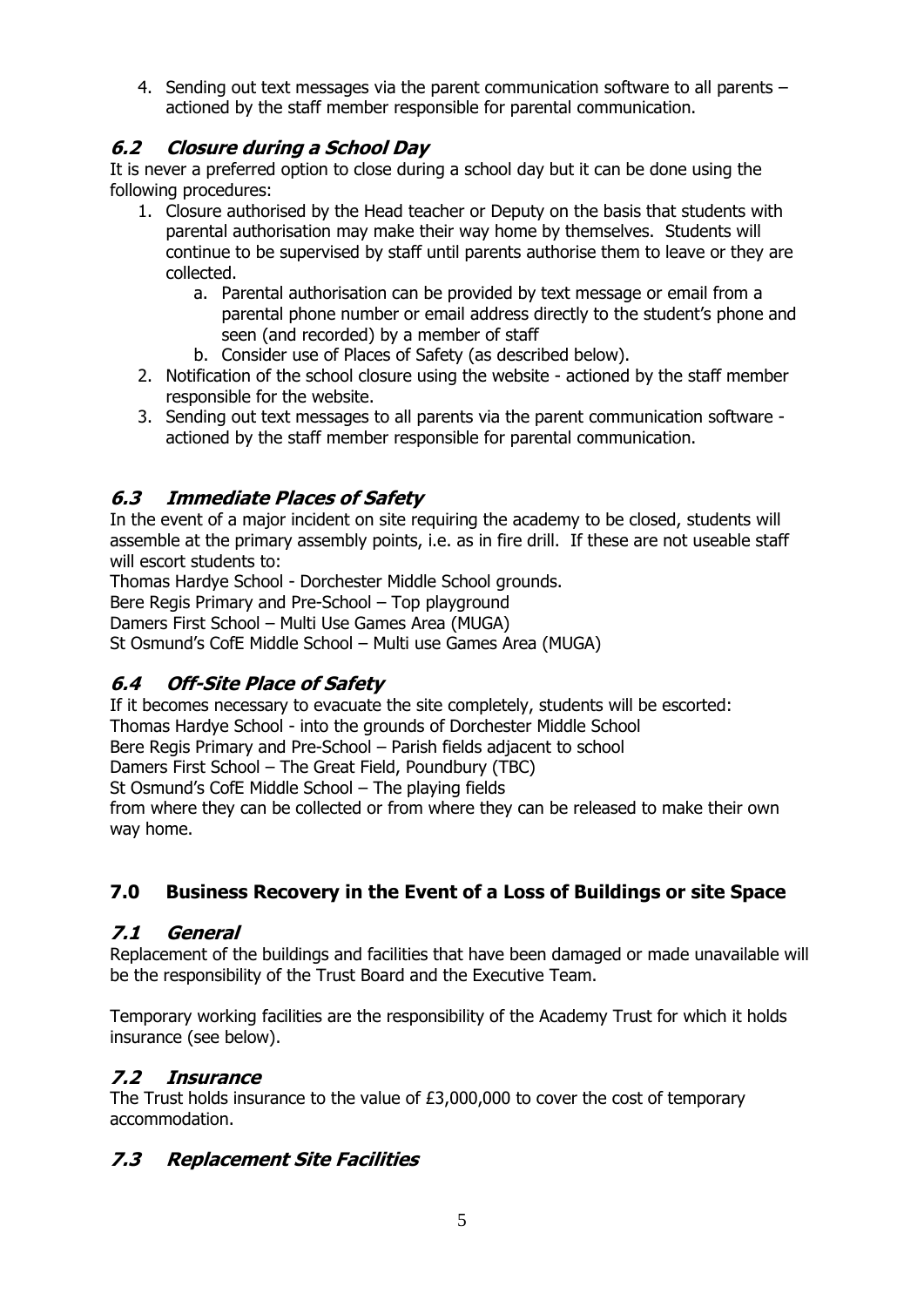The size and scope of facilities required for an academy will vary according to circumstance. In the first instance contact should be made with the Zurich Insurance on 01252 387043.

Do to pupil numbers and the size of the site, plans for temporary accommodation in response to incidents of varying impact have been prepared for the Thomas Hardye School by Portakabin. The plans take into account the location of utilities etc. so that a starting point has been established should the need ever arise for temporary facilities but the location of the temporary accommodation will be determined based on the space required and circumstances at the time. Two possible locations that have been identified for consideration should temporary accommodation / buildings need to be sited are:

- School car parks
- School playing fields

All other Trust academies will need to contact Portakabin Head office to discuss their needs on 01904 611 655

### <span id="page-5-0"></span>**8.0 Pandemic Threat / Mass Staff Unavailability**

In the event of mass staff illness, the IMT will shut the academy to students using the same procedures described above.

#### <span id="page-5-1"></span>**9.0 Other Operational Threats and Recovery Action Plans**

The following other threats have been considered, and the persons named below will give a lead in taking appropriate restorative action, dependant on the circumstances, drawing on their relevant experience and expertise:

| <b>Operational Threat</b>             | <b>Action by Whom</b>                 |
|---------------------------------------|---------------------------------------|
| <b>ICT Communications Loss</b>        | Senior ICT Technician                 |
| <b>Phone Communications Loss</b>      | Health & Safety Officer/Senior        |
|                                       | Administrator                         |
| Finance Process Breakdown –           | <b>Business &amp; Finance Manager</b> |
| payments to staff & suppliers fail    |                                       |
| Utilities / Energy Supply failure     | Headteacher/Business &                |
|                                       | Finance Manager                       |
| Building Loss – partial or complete   | Headteacher/Business &                |
| (Fire, Flood etc.)                    | <b>Finance Manager</b>                |
| Building Denial leading to short term | Headteacher/Senior Site               |
| lack of access                        | Manager                               |
| Key Supplier Failure - Catering       | Headteacher/Canteen Manager           |
| Evacuation due to Nearby Incident     | Headteacher                           |
| Fire                                  | Headteacher/Health & Safety           |
|                                       | Officer                               |
| <b>Bad Weather prolonged</b>          | Headteacher                           |
| <b>Strikes</b>                        | Headteacher/CEO                       |
| Terrorist Attack or Threat            | Headteacher/CEO                       |

# **10.0 Academy used as a Place of Safety (Thomas Hardye School)**

There is an extant agreement that, in the event of a major incident occurring in another locality requiring the evacuation of a large number of people, this academy's lower sports hall (and, if necessary, the theatre) is a designated reception area as a temporary place of safety. Such an occurrence will be co-ordinated and administered by Local Authority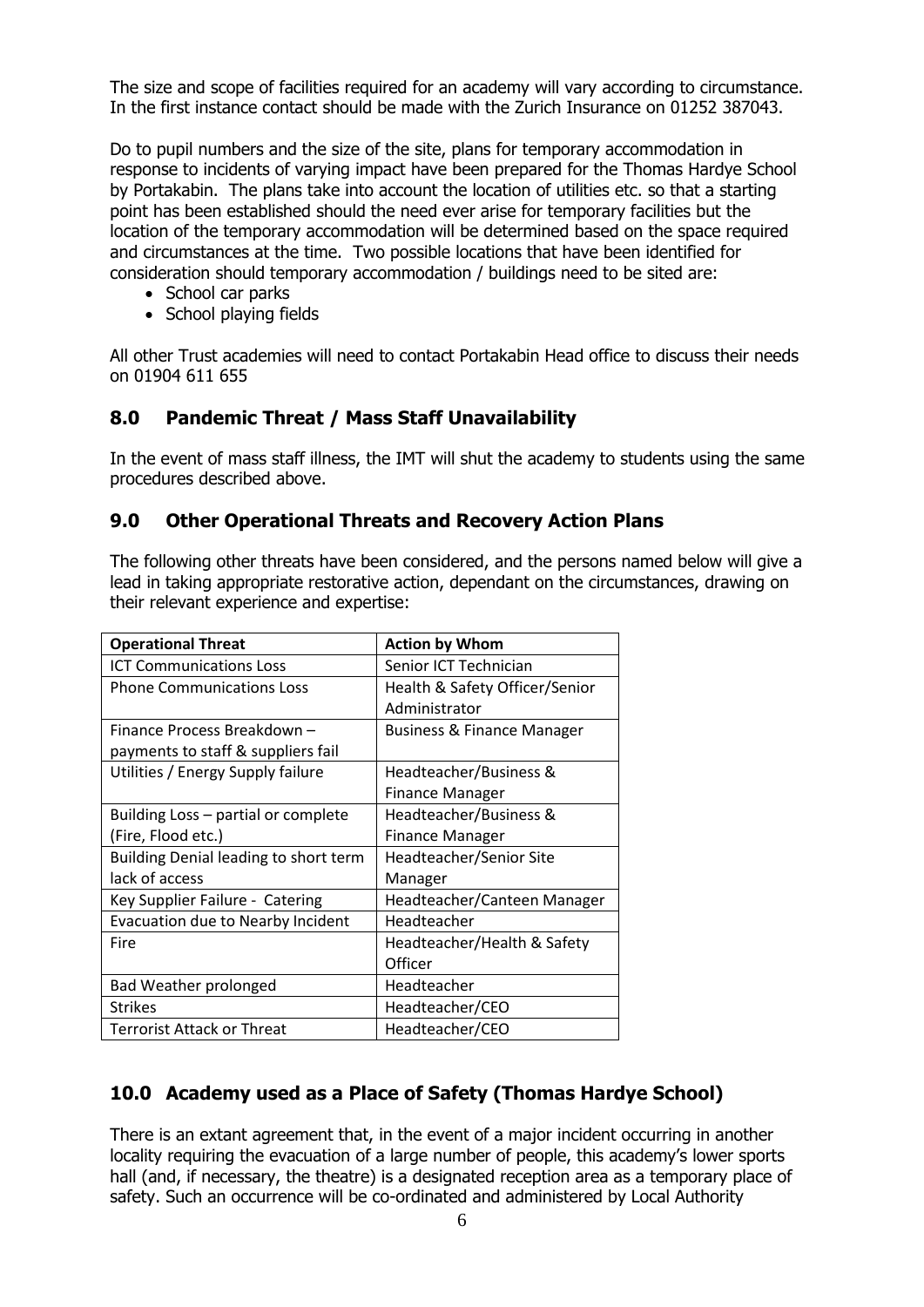Emergency Planning personnel. There is an Emergency Box Kit located in the storeroom accessed via the theatre, which contains items for Emergency Planning's use in such circumstances. The local authority have a list of emergency contacts/key holders for this site for out of hours emergencies.